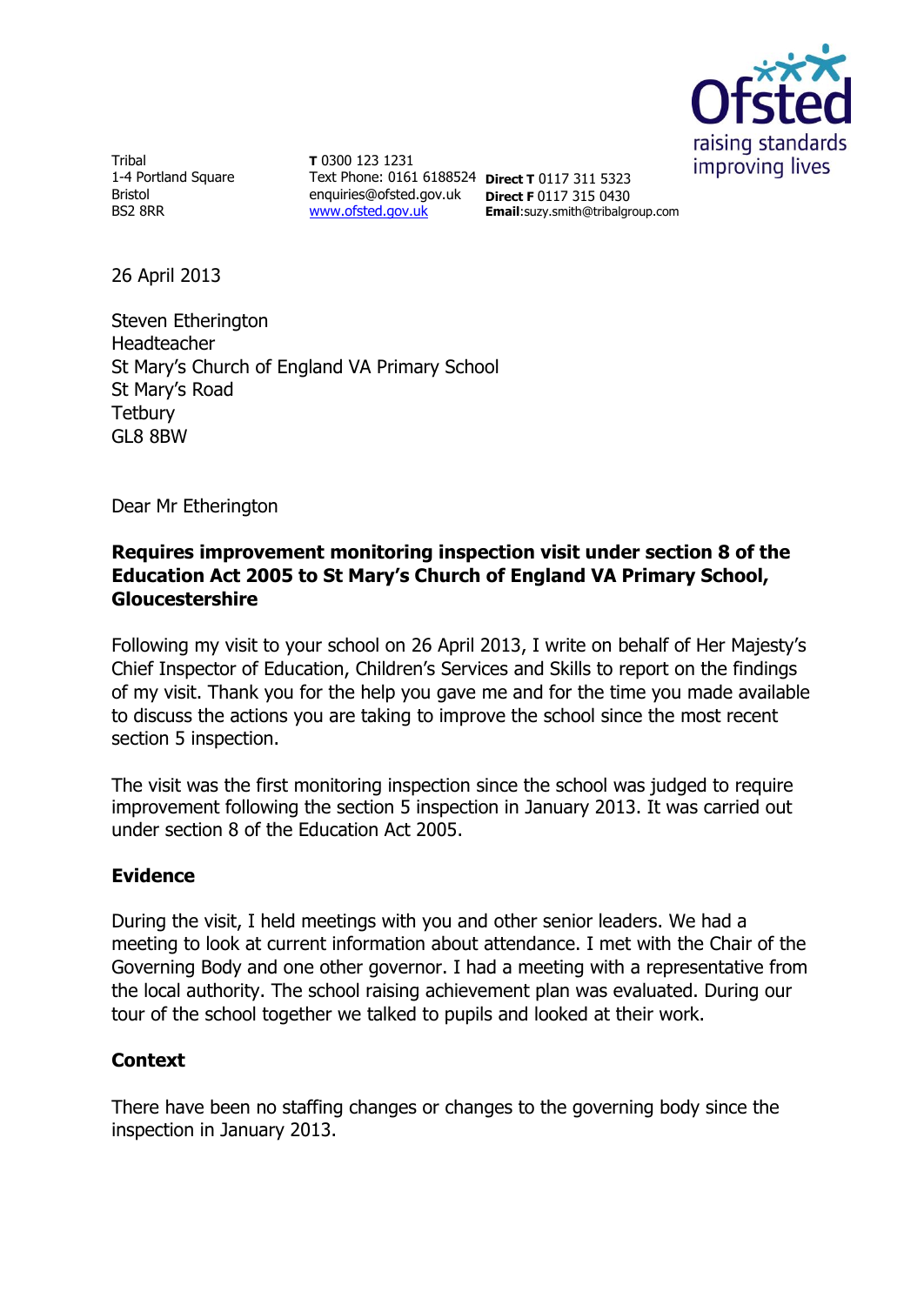

# **Main findings**

In the weeks following the inspection you have taken steps to raise the attendance level of pupils. These actions are supported by parents. Fewer pupils are late or away from school, than previously. Your new computerised data system is enabling you and senior leaders to access the information about how well pupils are doing in English and mathematics more accurately and efficiently. You have rightly identified that some pupils are not yet achieving as well as they can in mathematics. The use of progress information in mathematics would be even better if it was used more precisely to hold teachers to account for their work and thereby support the subject leader in her role of leading the subject.

Your English leaders are taking forward initiatives in reading, such as introducing more regular opportunities for pupils to read to adults. You have raised the profile of reading by involving the school community in setting up the new library. English leaders say that pupils are enjoying the new books. As we discussed, it will be important to monitor and evaluate the impact of these initiatives on raising standards of reading across the school.

Your Chair of Governors has acted quickly to allocate governors to monitor the areas of improvement identified in the inspection report. This initiative is working particularly well for increasing levels of attendance. Your improvement plan, however, lacks measurable success points that can be monitored at different time intervals. The plan would also be stronger if there was a clear distinction between the person responsible for leading the action and the person with responsibility for checking on the progress being achieved. In this way, each action could be assessed for its impact on improving the school's performance.

Senior leaders and governors have begun to take action to tackle the areas requiring improvement identified at the recent section 5 inspection. Following the visit to the school, HMI recommend that further action is taken to:

- ensure that the teacher responsible for leading mathematics is coached by the headteacher to develop her skills in using pupil progress information diagnostically, so as to raise pupils' achievement
- make sure the improvement plan includes short term goals (milestones) to be achieved at timely intervals
- check that the improvement plan clearly specifies who is responsible for evaluating the impact of actions taken
- sharpen the success criteria in the existing plans to ensure that they are expressed in terms of their impact on pupils' achievement.

Ofsted will continue to monitor the school until its next section 5 inspection.